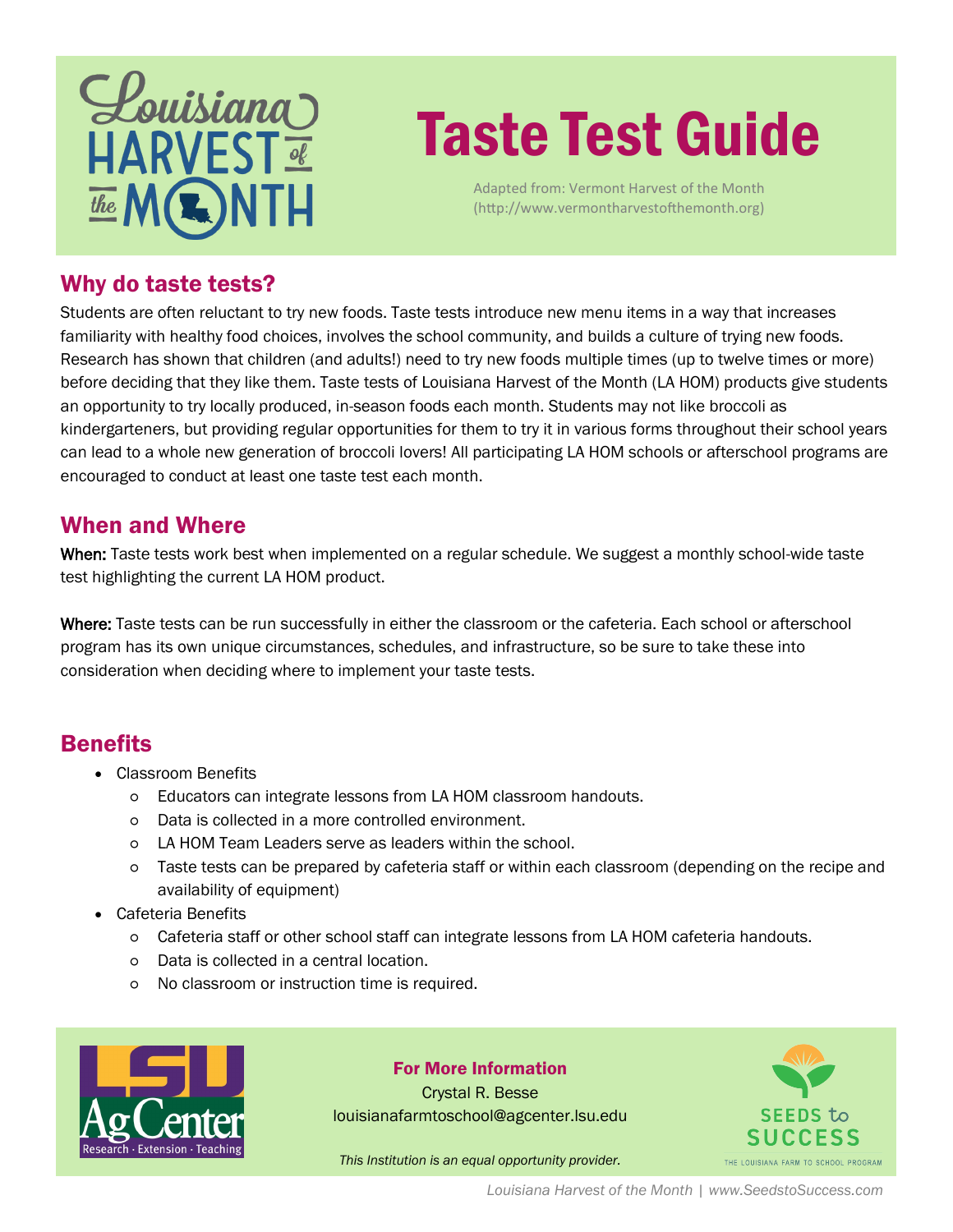### How do I run a successful taste test?

#### Below are some helpful tips for conducting successful taste tests at your school:

- Involve students. When students are involved in preparing, serving, and surveying other students during a taste test, they will be more willing to try the new foods. Work with educators to create a schedule for classes to participate in preparing and sharing the taste tests.
- Recruit volunteers. Parent volunteers are very helpful during taste tests, especially for serving or helping to prepare food. Place a note in your school or afterschool program newsletter asking for parents and guardians interested in helping out.
- **Have a regular schedule.** Commit to taste tests on a certain day each month; this aids planning and makes taste testing a predictable part of the school or program culture.
- Choose appropriate recipes. The best recipes are simple and inexpensive to make, so they can be easily added into the regular meal program. Look at the Cafeteria and Classroom handouts for recipe ideas each month.
- Use local ingredients. Whenever possible, use ingredients that are grown or raised locally or in Louisiana for taste testing for the LA HOM items and the other ingredients. Consider working with the food service to coordinate purchasing of LA HOM items.
- Use Fresh Fruit and Vegetable Snack Program funds. LA HOM works great with the Fresh Fruit and Vegetable Snack program since it includes both the foods and nutrition education.
- Advertise. Generate excitement for your taste tests by announcing them in the school newsletter, takehome letters, bulletin boards, and morning announcements.
- Don't yuck my yum! Remind students not to say negative things about how something tastes because it might discourage others from trying something new. If a student tries something that she or he does not like, ask that they quietly spit it out in a napkin so other students have an opportunity to taste it and form their own opinions. Encourage students to use respectful language such as "I don't care for it." Remind students that sometimes you have to try new things several times before you begin to like them. You may be surprised to find that your new favorite dish includes ingredients that were previously your least favorite!
- Use the right materials. If you're doing a taste test in the cafeteria, talk to your food service director about whether you can simply serve a sample on each child's tray. Consider purchasing reusable sample cups for the total approximate number of students you plan to engage in taste tests.
- **Send home copies of the recipe.** Students love to share what they have done and learned at school with their families. Ask students if they tried the recipe at home!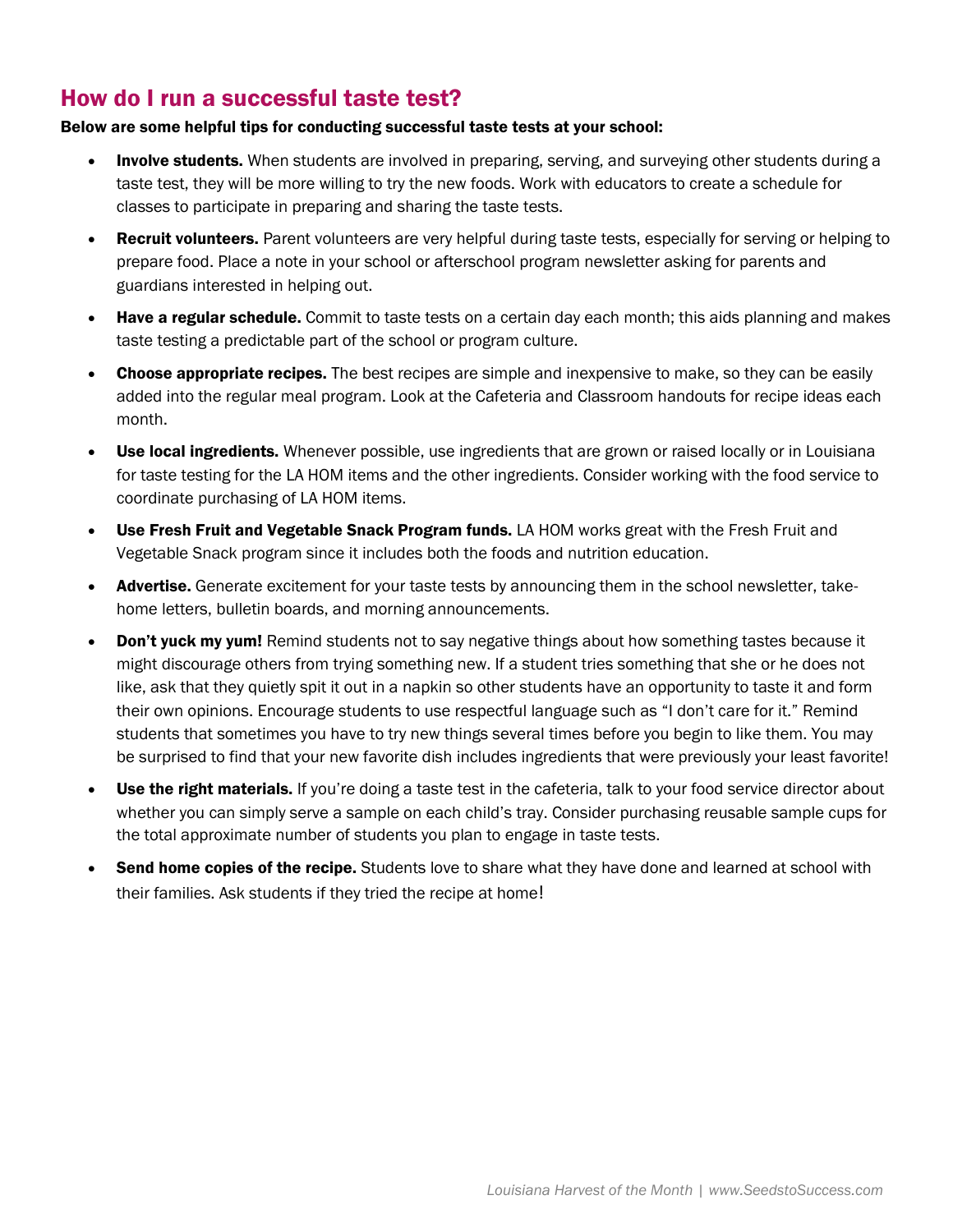## How should I collect feedback from students?

 which approach is best. Here are three suggested methods of capturing feedback: Getting feedback, both formally and informally, from the students is an important part of the taste test process. There are many ways to gather this feedback, and the size, scope, and context of your taste test will determine

#### Ballot Boxes or Cups:

- Set up a table in the cafeteria with three containers labeled to indicate *Tried it, Liked it*, and *Loved it*
- symbols such as smiley/frowny faces or thumbs up/down. options. The ballot boxes could display the words or Have a container of small objects such as dry beans or tokens ready for students to use to cast their votes.
- After the kids have tasted the food, encourage them to cast their vote in the box that corresponds to their opinion.
- This method is interactive, fun, and allows them to record their opinion anonymously. Students might also be more apt to vote in accordance with their own opinion, rather than being influenced by what their friends' reactions are.
- For taste tests in the classroom, count out the tokens aloud with the students and chart the results.

• In a large group, you can walk around the room

## and keep a tally for every *Tried it, Liked it*, and *Loved it* as each child tells you their opinion about the taste test. • Count and keep tally.

### Paper Survey:

Visual Count, Tally:

- can encourage students to vote in accordance with their own opinion. Casting a paper ballot can be fun, and it has the same advantage as an anonymous ballot box: the secrecy
- Create a simple paper ballot asking students to circle their preference: *Tried it, Liked it,* or *Loved it*.
- Set up a ballot table and remind students to cast their votes after trying the taste test.

## What do I do with the data once it is collected?

Food and nutrition education has both cross-curricular and extra-curricular applications. Below are a few ideas:

- lessons about statistics, graphing or percentages. See the monthly Classroom handouts for more activity **Curriculum connections.** Taste test votes provide a wonderful set of data to work with in mathematics ideas.
- School garden connections. If a taste test item is particularly popular, contact your school garden coordinator(s) to see if it would be possible to grow it right there on the school grounds.
- Share your results. Share your results with your child nutrition director and manager to see if that food could be added to the menu.



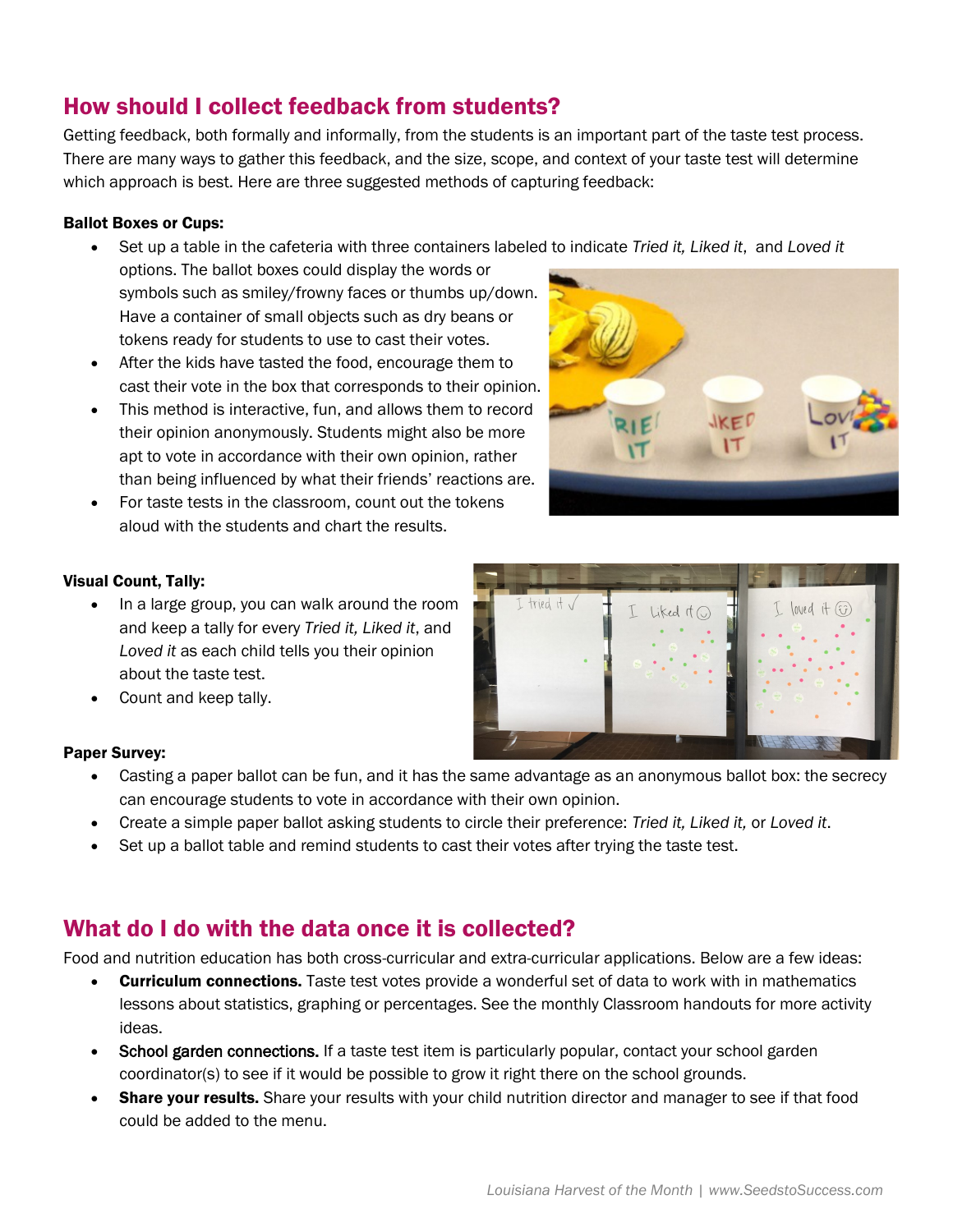

# Classroom Taste Test Survey Form

Harvest of the Month Item:

Today's Recipe:

School:

Teacher's Name:

Total # Students:

Date:

### Reminders for Teachers or HOM Volunteers:

- Please remember to share fun facts from the Classroom handouts with your students. This is a great opportunity for students to practice reading out loud.
- Pass out the taste test samples, then, ask for a show of hands to complete the survey below. Thank you!

#### Show of Hands Survey

| Raise your hand if you | # of students |
|------------------------|---------------|
| Tried it               |               |
| Liked it               |               |
| Loved it               |               |

Thank you for helping collect this data.

Please return this form ASAP to: \_\_\_\_\_\_\_\_\_\_\_\_\_\_\_\_\_\_\_\_\_\_\_

(HOM Team Leader)



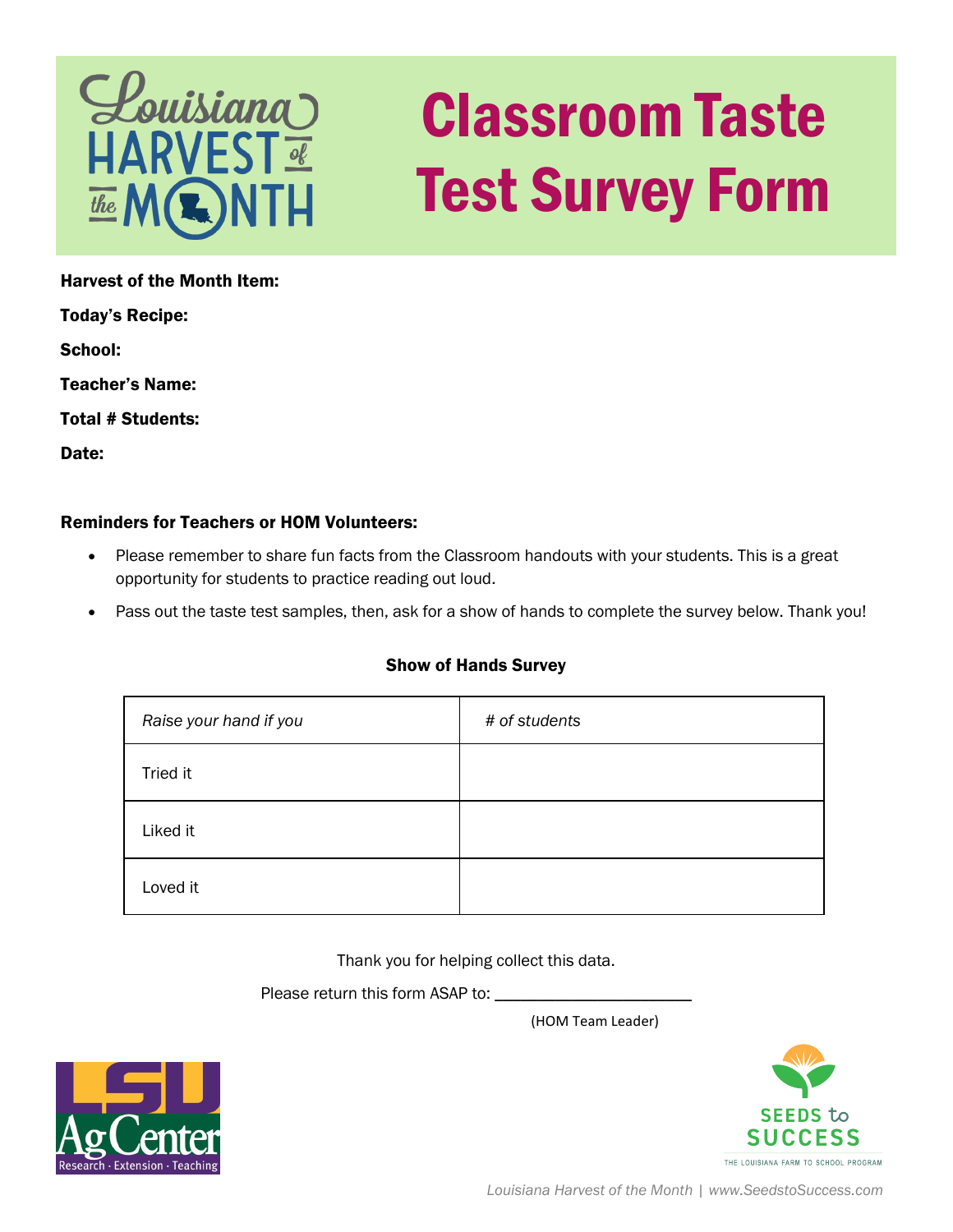

# Cafeteria Taste Test Survey Form

Harvest of the Month Item:

Today's Recipe:

School:

Total # Students:

Date:

### Reminders for Cafeteria Staff or HOM Volunteers:

- If the environment permits, share fun facts from the cafeteria handouts with students.
- If there is a voting station, make sure it is clearly marked.

### Taste Test Results

| Tried it |  |
|----------|--|
| Liked it |  |
| Loved it |  |

Comments:

Thank you for helping collect this data.



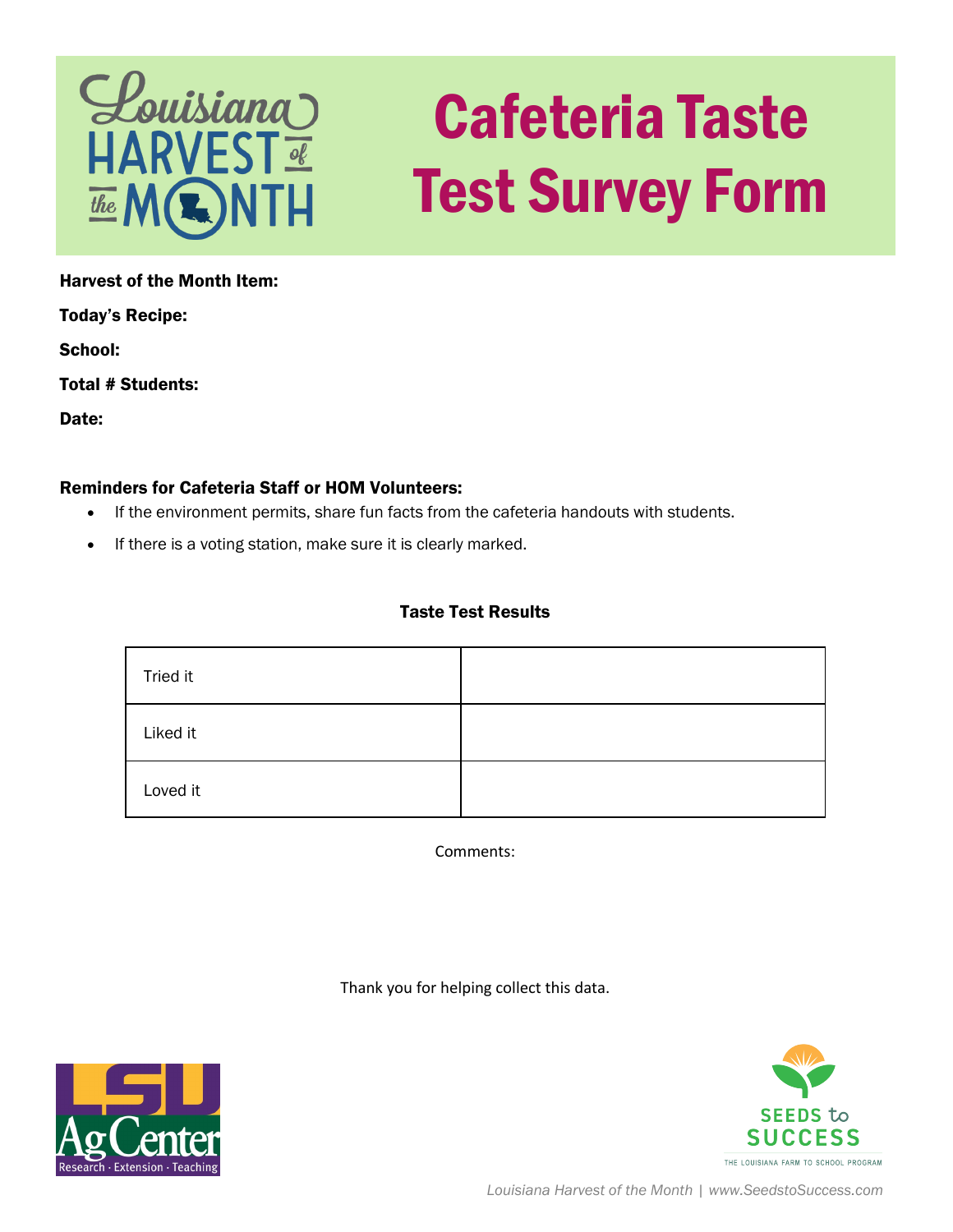

## **Schoolwide** Results Sheet

Date of the Taste Test:

Harvest of the Month Item:

Recipe:

Where did the taste test take place? \_\_\_\_\_\_\_ Classrooms \_\_\_\_\_\_ Cafeteria

|       | Tried it | Liked it | Loved it |
|-------|----------|----------|----------|
|       |          |          |          |
|       |          |          |          |
|       |          |          |          |
|       |          |          |          |
| Total |          |          |          |

Comments:

Thank you for helping collect this data.